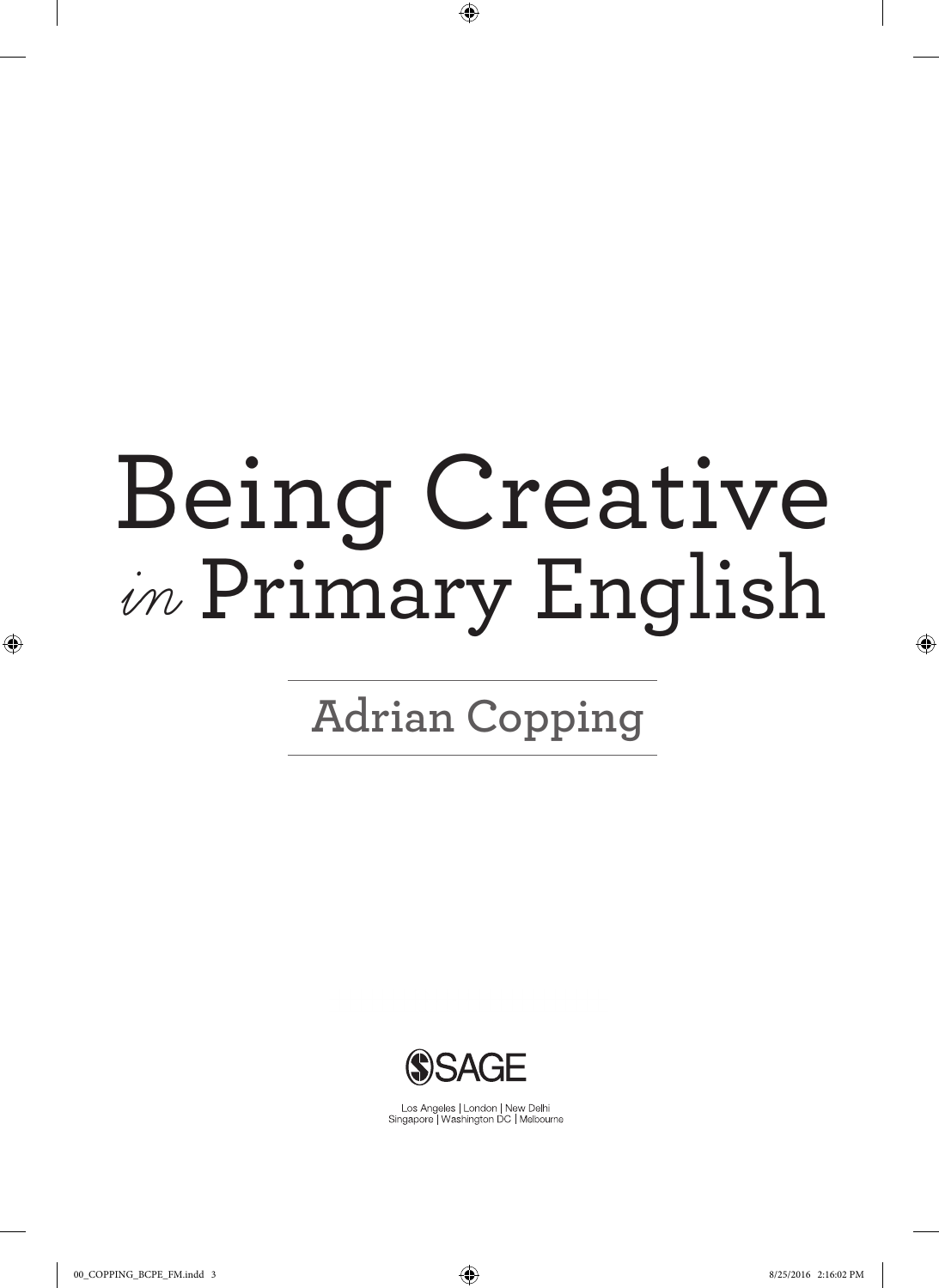

Los Angeles | London | New Delhi Singapore | Washington DC | Melbourne

SAGE Publications Ltd 1 Oliver's Yard 55 City Road London EC1Y 1SP

SAGE Publications Inc. 2455 Teller Road Thousand Oaks, California 91320

SAGE Publications India Pvt Ltd B 1/I 1 Mohan Cooperative Industrial Area Mathura Road New Delhi 110 044

SAGE Publications Asia-Pacific Pte Ltd 3 Church Street #10-04 Samsung Hub Singapore 049483

Editorial assistant: Robert Patterson Production editor: Nicola Marshall Proofreader: Kate Campbell Indexer: Silvia Benvenuto

Marketing manager: Dilhara Attygalle Cover design: Naomi Robinson

Typeset by: C&M Digitals (P) Ltd, Chennai, India Printed and bound by CPI Group (UK) Ltd,

Editor: James Clark

Croydon, CR0 4YY

Adrian Copping © 2016

First published 2016

 $\bigoplus$ 

Apart from any fair dealing for the purposes of research or private study, or criticism or review, as permitted under the Copyright, Designs and Patents Act, 1988, this publication may be reproduced, stored or transmitted in any form, or by any means, only with the prior permission in writing of the publishers, or in the case of reprographic reproduction, in accordance with the terms of licences issued by the Copyright Licensing Agency. Enquiries concerning reproduction outside those terms should be sent to the publishers.

**Library of Congress Control Number:** 2016932128

#### **British Library Cataloguing in Publication data**

A catalogue record for this book is available from the British Library

ISBN 978-1-47391-566-4 (pbk)

At SAGE we take sustainability seriously. Most of our products are printed in the UK using FSC papers and boards. When we print overseas we ensure sustainable papers are used as measured by the PREPS grading system. We undertake an annual audit to monitor our sustainability.

⊕

ISBN 978-1-47391-565-7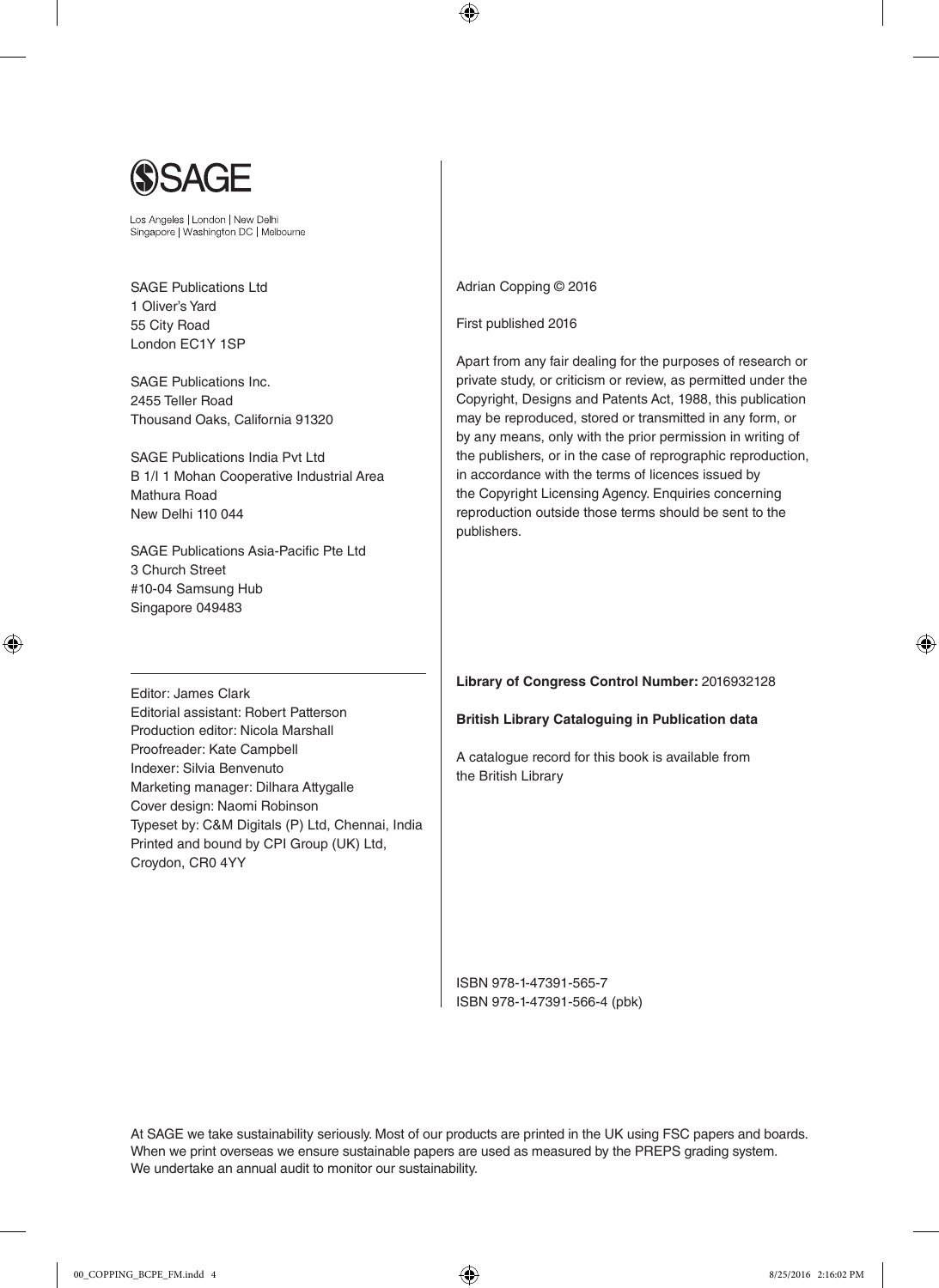$\bigoplus$ 

Creative thinking, creative teaching, creative integration

# **Learning outcomes**

By reading this chapter, you will have:

- Explored the concepts of creative thinking, teaching and integration
- Understood the differences between critical thinking and creative thinking
- Explored the concepts of creative teaching and teaching for creativity
- Explored some teaching approaches that facilitate these aspects of creativity

# **Chapter overview**

The Introduction makes a case for creativity, drawing attention to some definitions and also to the three key elements of creativity in the title of this chapter. This chapter explores the concepts of creative thinking, teaching and integration in more depth and connects to definitions of creativity. Drawing on seminal work from leading writers on creative thinking, this chapter will explore different models of creative thinking, techniques and possible applications linked to inclusive pedagogy and its benefits for

⊕

⊕

**1**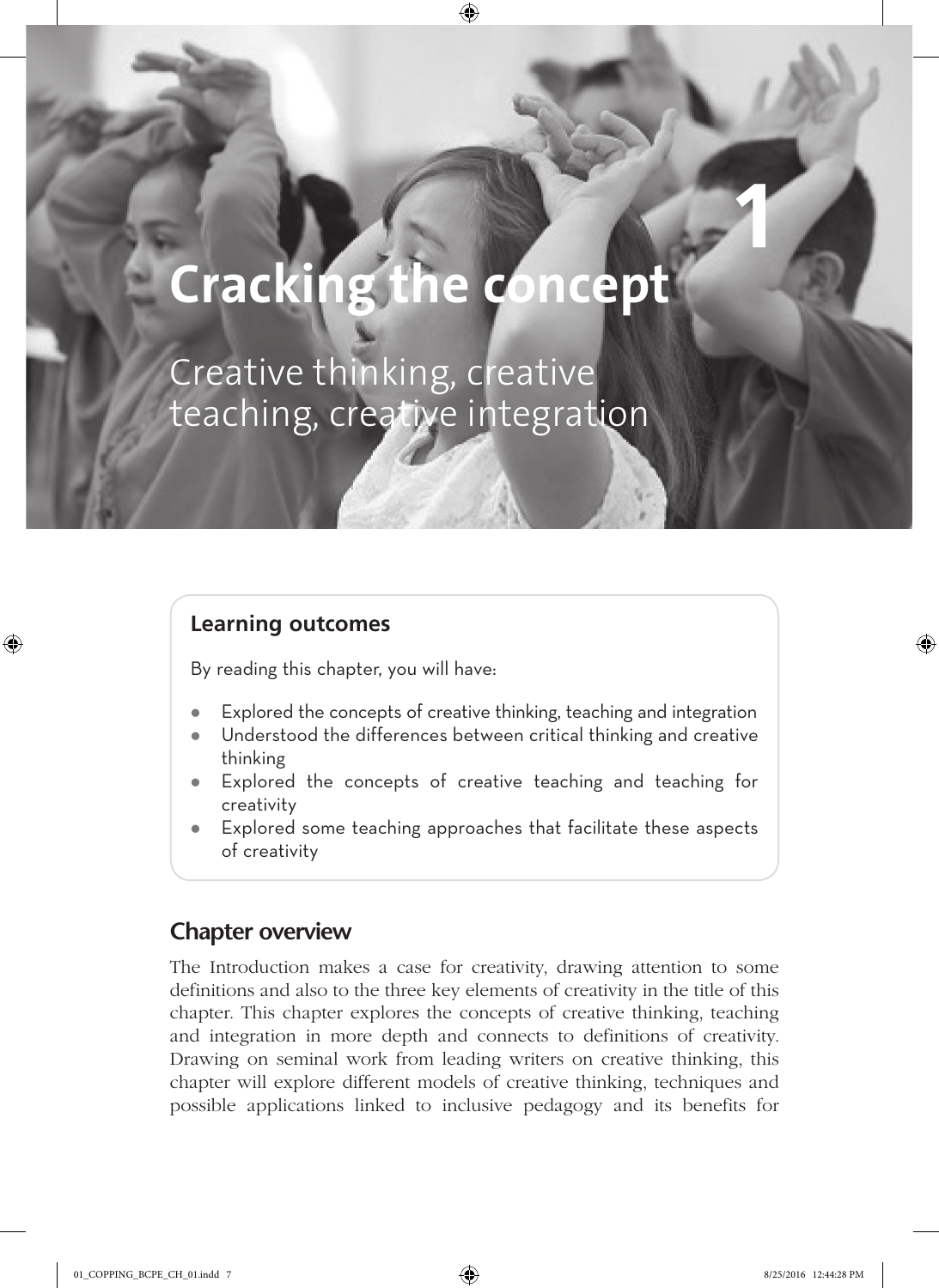children. The chapter will outline some of the differences between critical thinking and creative thinking and suggest that, although much of how we teach encourages critical thinking, it does not do the same for creative thinking. This chapter will also look to 'myth-bust' creative teaching and explore teaching for creativity as well as presenting models for the integration of subjects, primarily drawing on the work of Robin J. Fogarty. There will also be connections made between the concepts and application of classroom approaches, outlining some different techniques and ideas. The concepts in this chapter are then exemplified by primary English teaching throughout the rest of the book.

⊕

# **Creative thinking: the concept of thinking**

First, it is important to say that creative thinking and critical thinking are both equally as important. Fisher (1992) states that the concept of thinking is derived from the disciplines of philosophy and psychology. Philosophy is more concerned with the study of critical thinking, relying on and putting forward the merits of analysis and argument and applying logic to situations, whereas Cognitive Psychology (the study of mental processes and the role they play in how people think, feel and behave) gives more emphases to creative thinking and how ideas are formed in the mind. Thinking involves both these aspects. We cannot make sense of the world unless we think, unless we apply logic to situations, unless we analyse situations. But we cannot pursue ideas, we cannot create new things, we cannot have new ideas unless we allow and imagine them to be formed in our minds. Our thinking, however, is not something that we do in a vacuum. Despite the fact that we may often think by ourselves, I usually do a lot of thinking whilst cycling to and from work, Fisher would argue that our thinking is 'mediated by others' (1992: 4). He goes on to suggest that thinking takes place within a social context; it is shaped by the culture we are operating in and the environment in which we find ourselves.

These are not the only disciplines that facilitate the study of thinking. Our understanding of neuroscience has massively increased over the last decade and our knowledge of how the brain works on a physiological level and what it can do is significantly advanced. Humans have been fascinated by the brain for a long time, however. Phrenology, an aspect of science that focuses on measuring parts of the skull, linking to the brain having separate areas and functions, was a popular hobby during the latter part of the nineteenth century. This led to the search for general laws about how the mind works, looking for universal patterns in, as Fisher states, 'cognitive

♠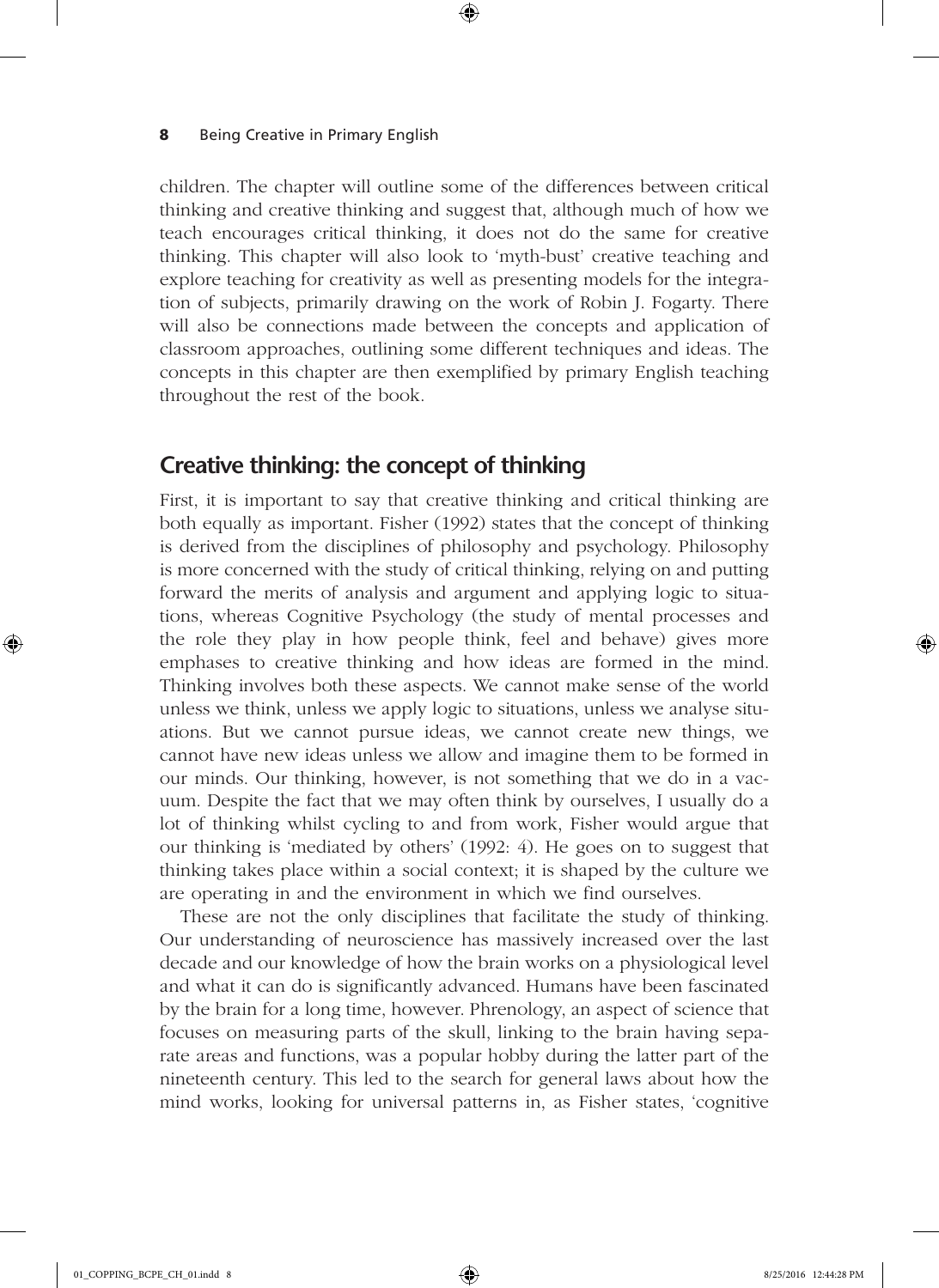growth and human knowing' (1992: 5). Fisher also cites the contribution of Francis Galton (1822–1911), who devised a method for ranking human beings in terms of their physical and intellectual attributes. He suggested that genius was hereditary and that if your mind was superior in one aspect, it would be superior in all. If this is the case, then what is the point in self-improvement and learning? These findings led to questions around whether intelligence is part of a child's nature or can it be nurtured?

 $\textcircled{\scriptsize{*}}$ 

I have just made a connection above between intelligence and the ability to think – which I must confess has significant limitations. The measure of both is very important. Craft (2000) cites the work of Hudson (1973), who made the suggestion that children who excel in disciplines that look for one right answer also do well in traditional IQ tests. In other words, these children are good at convergent thinking. So, the text that measured intelligence actually measured the ability to find the correct answer. Drawing again on Hudson (1973), Craft (2000) goes on to suggest that children who are good at thinking divergently, tend to excel in the arts-based disciplines. Taking this line of thinking to its conclusion could lead us to arrive at the misconception that thinking divergently is creative and therefore applies to the arts and thinking convergently is not creative and applies to science-led disciplines. However, I want to make very clear that this is a huge misconception, certainly in terms of thinking. Guilford (1967) brought to light the distinction between different types of thinking: convergent, being about looking for the one right answer; and divergent, looking for a myriad of possible answers. These apply to any area and any discipline and should not be pigeonholed in this way. Thinking transcends subject disciplines. I also want to make very clear that I am not suggesting that divergent thinking is in any way better than convergent thinking, it is, however, more creative. Craft states: 'possibility thinking, which is the basis of creativity, is involved in both convergent and divergent thinking' (2000: 7).

# **Possibility thinking**

Possibility thinking is an aspect of divergent thinking. So, what is meant by possibility thinking? Craft puts it 'at the heart of all creativity in young children' (2007: 1) and it is all about generating lots of possibilities. Guilford (1967) asked how many uses could be found for a pen; Craft would suggest that possibility thinking is about going even further and asking 'what if' questions. What if the pen was the size of a house and made of foam? What if it was made of wood and the size of a woodlouse? What if it was rolled out to make a flat surface? How many uses could be found for the pen?

♠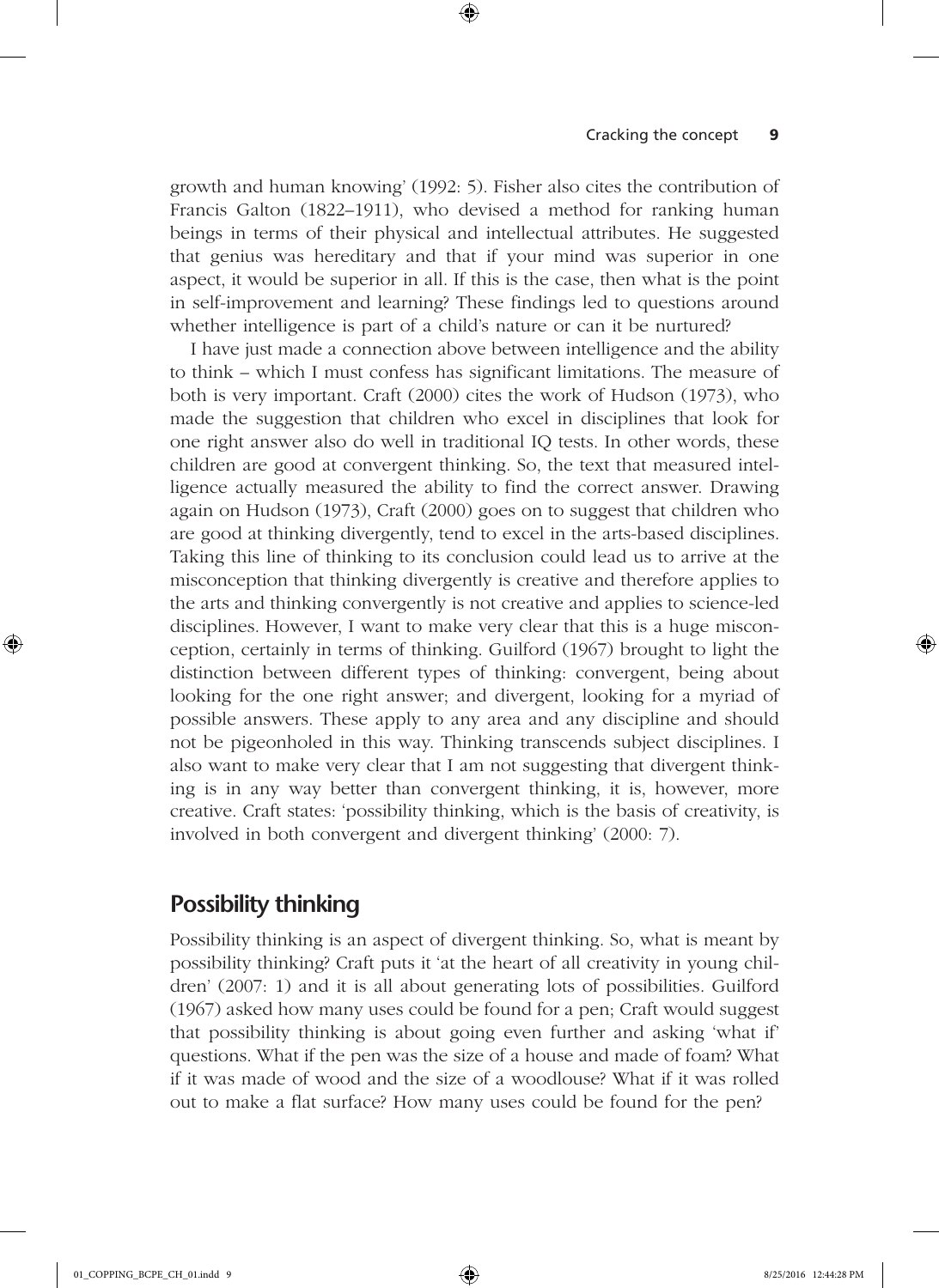The case study below explores possibility thinking in action in a Year 4 class looking at forces. Note how Josh, the class teacher, encourages his class to suggest and try out different possibilities. Where does the learning take place?

 $\textcircled{\scriptsize{*}}$ 

### **Case study**

Josh, a Year 4 teacher, was teaching a unit of work on forces. He was focusing on friction and air resistance. Many of Josh's class were interested in Formula 1 motor racing, so Josh decided to turn his classroom into a Formula 1 pit lane garage as a means of stimulating interest. Josh's challenge to his class was clear. He asked them to design and build a car that would be able to go as far as possible unaided from a downhill ramp start. Josh discussed with his class how they would go forward with this. For Josh, the main focus was learning about friction and air resistance, not about creating a beautifully neat car to show to parents. He was hoping for experimentation and a range of ideas, and that is what he got.

As the project developed, Josh observed a lot of discussion around the car's weight and shape and that more weight would provide more downward force. These were children whom Josh would not have expected to be discussing this kind of complexity. Children were suggesting alternative materials, alternative aerodynamic designs, different widths, lengths, shapes and wheel sizes. What would the children do, however, if something didn't work? Although this hadn't really been planned, Josh found that, in the main, the children worked collaboratively quite effectively and sought support from each other. Billy would help Hannah to alter something to help her car go faster. Mel would ask Michael for help when she didn't know why her car got stuck at the bottom of the ramp. The evaluation of the cars was taking place during the design process – those complex skills of refining and evaluating were happening naturally.

#### **Reflecting on the case study**

- How did Josh facilitate possibility thinking?
- What are some of the challenges of Josh's approach? Was there any scaffolding?
- What type of work had gone before for Josh's class to respond as they did?
- <sup>z</sup> What did the children learn, and during which aspects of the project did it take place?
- What will you take from this case study?

⊕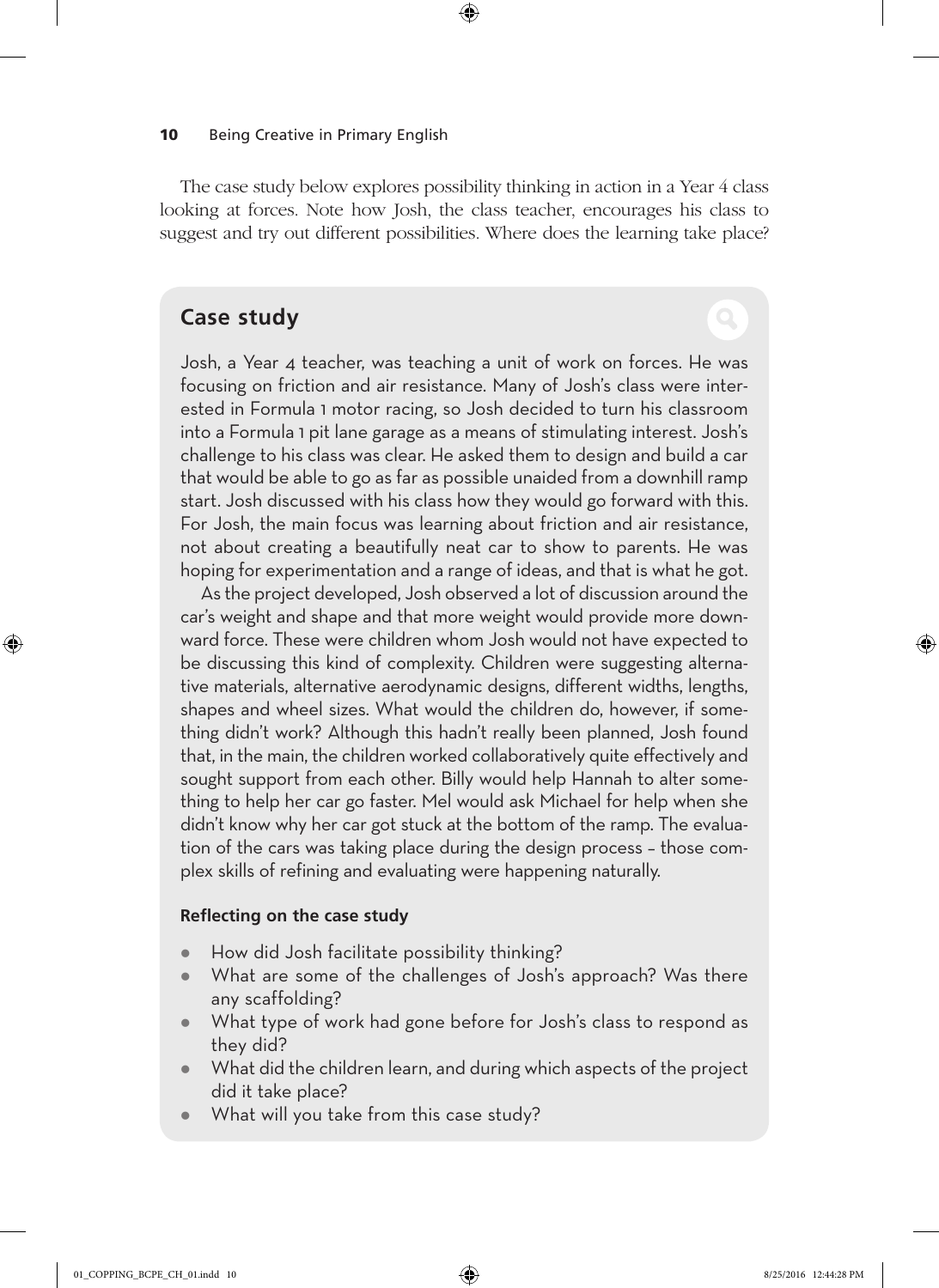Craft states that: 'Possibility thinking, then, essentially involves a transition in understanding; in other words, the shift from "What is this?" to exploration – i.e. "What can I/we do with this?" Fostering possibility in children involves enabling children to find and refine problems as well as to solve them' (2007: 2). It would have been easy for Josh to have provided some aerodynamic cutouts for the children to fold, wood and wheels cut to the right lengths and a neat presentation to show the children how to make the best car. But, where would the learning have been? Possibility thinking for Josh was about the children working out what to do with the problem and then uncovering any issues and dealing with them as the process unfolded. This is helping children develop lifelong skills as well as the enjoyment of practical Science and Design Technology. Of course, there are more effective aerodynamic car designs and materials, but the focus for Josh was not on his class finding the right answer, but on developing, exploring, challenging and creating many possibilities in order to develop their understanding of two important scientific concepts.

 $\textcircled{\scriptsize{*}}$ 

# **Creative teaching**

♠

Having read the previous section, it would therefore follow that creative teaching is teaching that facilitates and promotes possibility thinking. Absolutely, but it is much more than that. Joubert (cited in Craft et al., 2001), states that creative teaching is an art. There is no manual, procedure or set of routines that one can use to teach someone else to be a creative teacher. The NACCCE's *All our Futures* defines creative teaching as: 'teachers using imaginative approaches to make learning more interesting, exciting and effective' (1999: 89). Joubert (cited in Craft et al., 2001) goes on to comment that creative teachers are constantly reinventing themselves and their approaches, adapting their teaching styles, resources and strategies to the different contexts in which they find themselves. Craft and Jeffrey (2004) cite the work of Woods (1990), who suggests some characteristics of a creative teacher to be: innovation, ownership, control and relevance.

However, what *All our Futures* (NACCCE, 1999) does – also developed by Craft, Jeffrey and Liebling (2001) and Craft and Jeffrey (2004) is to create a distinction between teaching creatively and teaching for creativity – teaching creatively being ostensibly to do with the teacher, and teaching for creativity being more concerned with the way in which creative teaching develops children's and young people's thinking and behaviour. Joubert (cited in Craft et al., 2001) goes on to explore NACCCE's (1999) three principles of teaching for creativity: encouraging, identifying and fostering. I would encourage a read of Joubert's chapter as it explores these principles very effectively.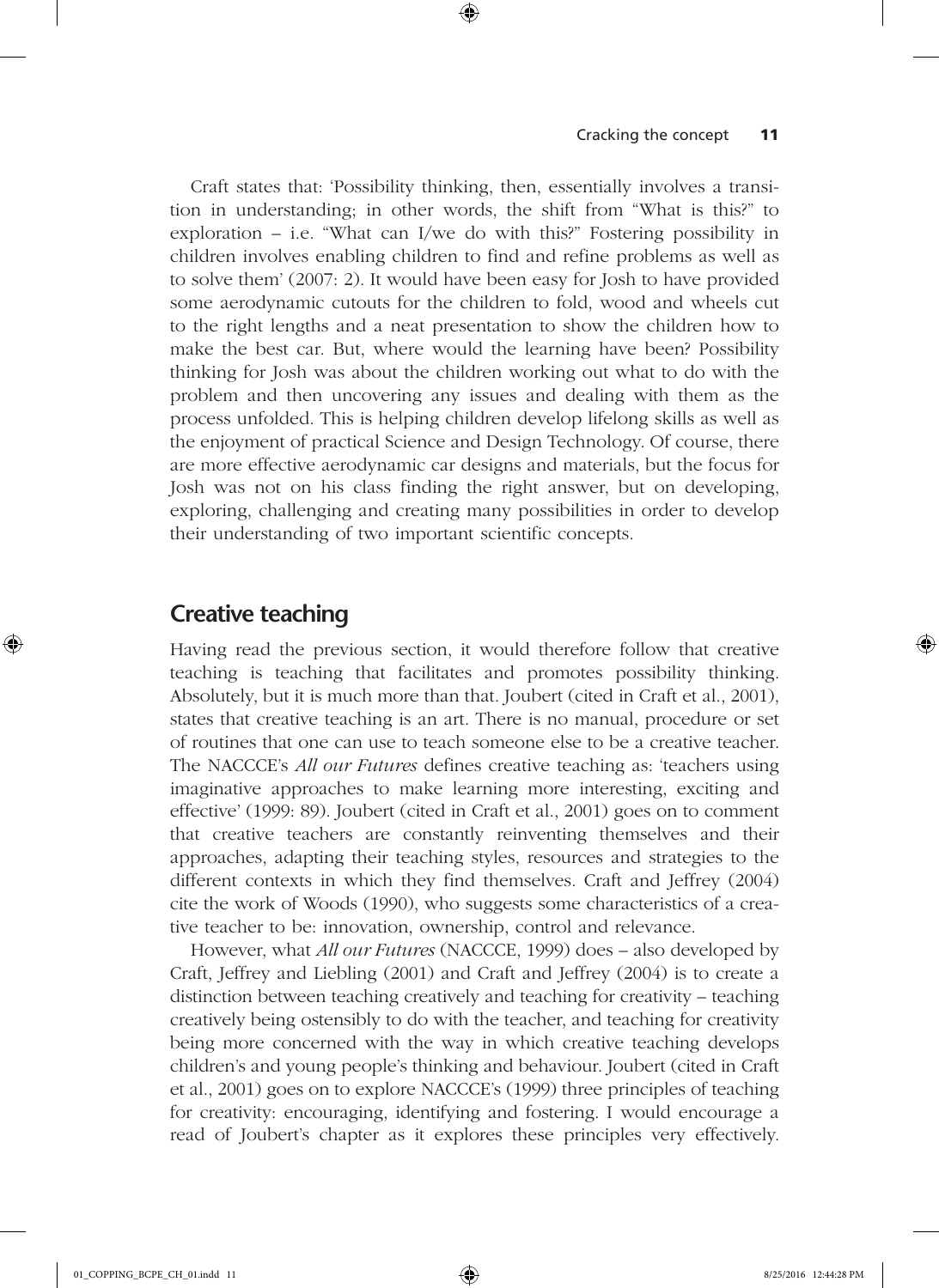To summarise, Joubert explains that teachers should encourage children to believe in their creative selves and engage their minds in having a go; in turn, developing children's confidence that they might explore possibility thinking in an education system that is essentially convergent in terms of how intelligence and success is measured. Joubert states that teachers should be identifying children's talents and creative abilities, rather than leading them down narrow career paths and fostering creativity. Learning is a process of discovery and often occurs through exploration and that wonderful moment where a connection is made and we finally 'get it'. Teachers should encourage children to experiment, play and discover. Children should, as Joubert says, 'Innovate not merely imitate' (2001: 25).

 $\textcircled{\scriptsize{*}}$ 

#### **What is a creative teacher?**

Woods (1990) has suggested some response to this, as we have previously considered. But, what comes into your mind? As a student teacher in the early to mid-1990s, I was heavily influenced by John Keating from *Dead Poets Society* (1989) played by the wonderful Robin Williams. Keating was different, he displayed charisma, he ripped up the textbook (quite literally), he had boys standing on tables, performing poetry, he enthused his class; his classes were fascinating and slightly unpredictable. Could these be characteristics of a creative teacher? The characteristics which Torrance (1965) came up with are: curiosity, independence, intuition, idealism and risk-taking. Cremin (2015) develops this theme by discussing the pedagogic practice of creative teachers. She draws on previous research by Abbs (2002) and Woods and Jeffrey (1996), who state that: 'Creative teachers' pedagogic practice is seen to be most effective when they help children find relevance in their work either through practical application or by making emotional or personal connections' (Cremin, 2015: 36). In order to do this, teachers need to ask questions, they need to know their children and they need to be able to stand back from their position as teacher and notice what is happening around them. How are the children responding? Are the children responding? Teachers should avoid playing 'guess what's in my head' when asking questions but use open questions that allow children to think, have their say and also express themselves. They should use possibility thinking, which is about meeting the child in their understanding of the world and guiding them to further thinking and development. This is a risky business and not for the faint-hearted. As I observe student teachers, I see many 'safe' lessons where, because they fear things going 'wrong', the lessons are over-planned, predictable, over-scaffolded, almost programmed for a clean and sterile view of perfection. I understand why this happens but I urge student teachers to

♠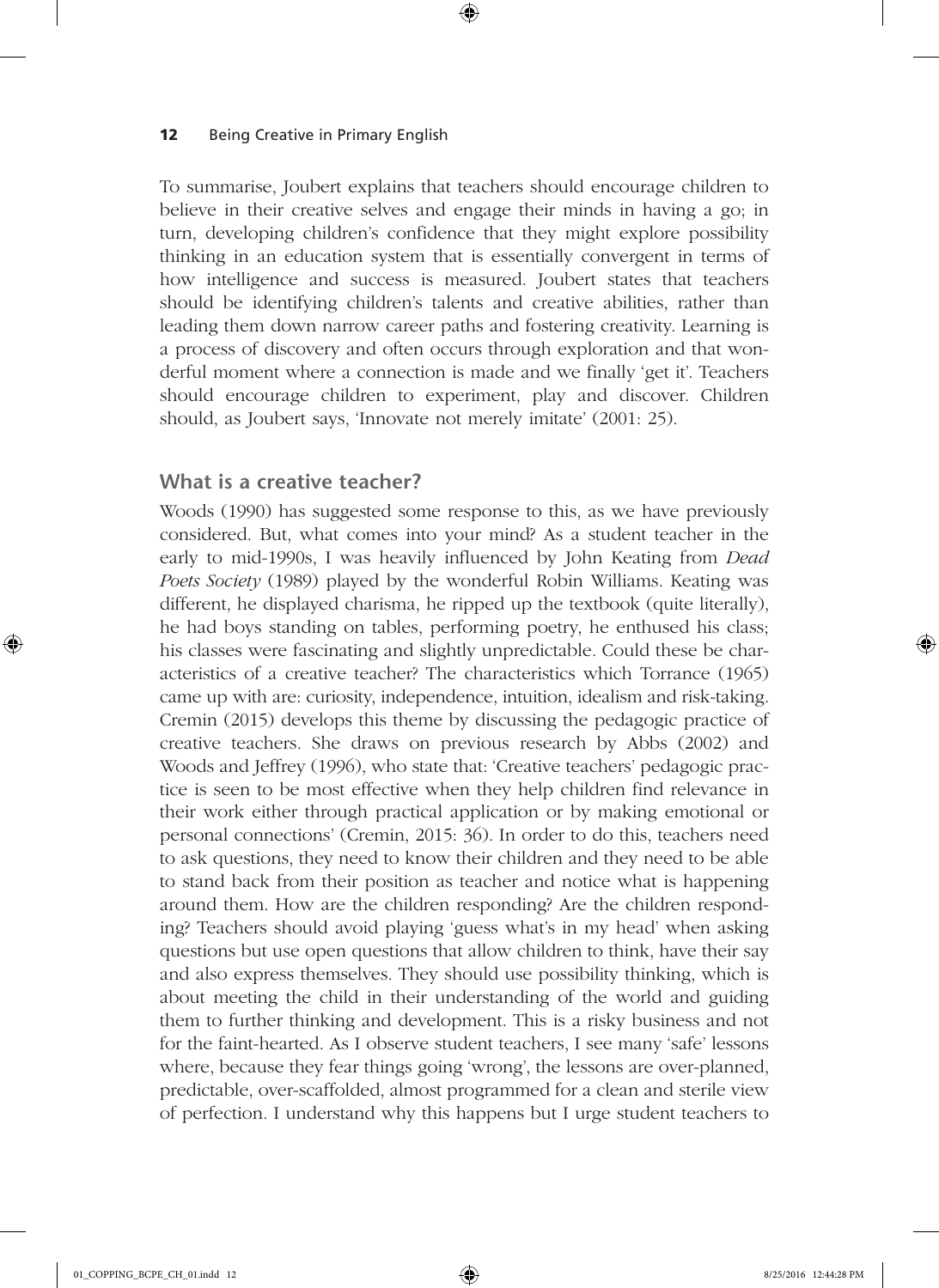have a go, try something out. But it is a brave student teacher, or a brave teacher who tries something risky, who tries something different. Why? Because letting go of control is risky. Yet, this is about classroom ethos. What does your classroom ethos say about you? Can children make mistakes? Is that okay? Can they have a go? Do you value process? Or do you expect flawlessly neat work, punish mistakes and overly value the end product. If so, how do children respond? What is it like being in your class?

 $\textcircled{\scriptsize{*}}$ 

#### **Teaching for creativity**

It does not sit well with me to delineate between teaching creatively and teaching for creativity because the lines are very blurred. But, to reiterate the NACCCE's (1999) distinction from earlier in this chapter: teaching creatively is primarily concerned with the teacher themselves, and teaching for creatively is concerned with how the teaching fosters children's creativity. In order to practically explore fostering creativity, let's return to our case study earlier in the chapter of Josh and his science project on forces.

Josh set up a simulation of a Formula 1 pit lane garage. He did this by bringing in some old tyres, posters of drivers and tools and he wore overalls. He also encouraged the children to bring in and wear any Formula 1 clothing they had. Cowley suggests that simulations are a 'powerful way of harnessing creativity' (2005: 93). Simulations replicate real-life scenarios, providing context and concrete experience for children. Primary classrooms have utilised role play in many contexts for many years and simulations are essentially an extension of these. Not only is Josh being creative here, but the simulation can stimulate questioning, creative thinking and a wider response to the subject, in this case forces. In 'Curriculum Approaches' (Copping, 2012), I present a case study that illustrates this very point. The simulation is to contextualise Alfred Noyes' classic poem 'The Highwayman' and the teacher creates a simulation of a murder scene in the classroom, with atmospheric lighting, music and images. The children in this case study respond with a massive variety of questions and comments, where they are exploring and discussing the myriad of possibilities around what has happened or what could have happened. Teaching creatively can stimulate creativity. In fact, you cannot teach for creativity unless you are teaching creatively.

Josh was also taking part as a learner within his classroom (Cremin, 2015). He was taking a risk, he didn't really know how it would turn out but he knew he wanted to work with the children and help facilitate their thinking. In so doing, he was quite prepared to learn himself. However, one important point to note is that Josh perceived his children as creative thinkers. His view of himself as a teacher and of his children as learners was

♠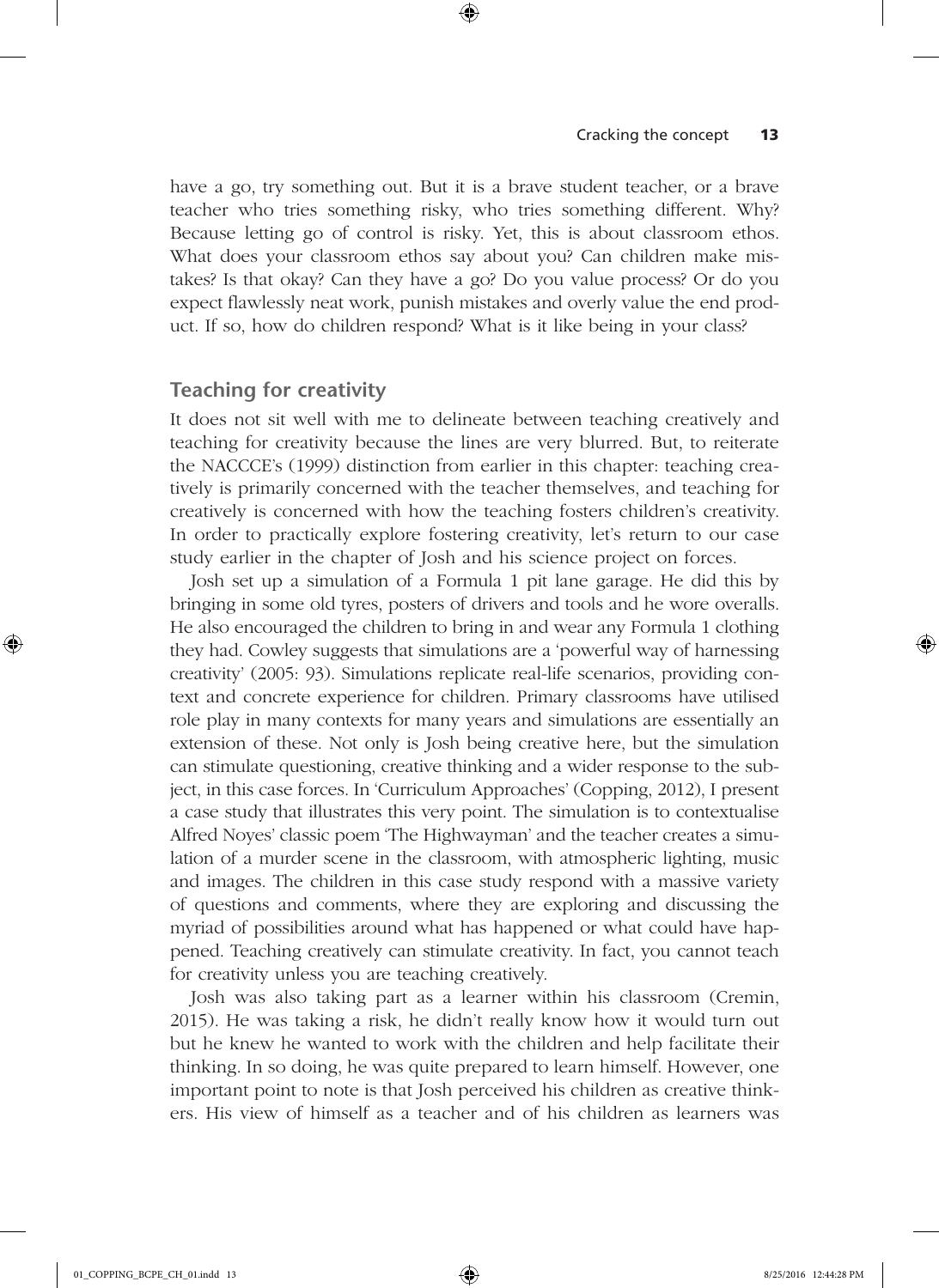fundamental to the whole idea. Josh saw himself as a learner and a facilitator, a coach almost. He didn't see himself as the all-powerful fount of all knowledge. He didn't put that much pressure on himself. For Josh, his classroom was the children's classroom, too. He viewed the children, not as empty vessels to be filled with knowledge or wild lions needing to be tamed; he viewed his children as active participants in their learning, who had something to contribute to the learning process. In so doing, as Cremin states, Josh left 'space for uncertainty and the unknown and showed considerable creative assurance in building on unexpected contributions or enquiries, fostering the autonomy of learners in the process' (2015: 40).

 $\textcircled{\scriptsize{*}}$ 

Seeing this case study through the lenses of 'teaching creatively' and 'teaching for creativity' demonstrates how interlinked they are. Josh would not have had the questioning, exploratory journey of discovery responses to the project had he not taken a risk and taught creatively. His open questions facilitated the discussions. However, these are not just techniques or tips that Josh has picked up in his career; this approach comes from the type of teacher Josh is and his view of what learning and teaching is. This leads to the ethos he creates in his classroom which drives the pedagogic approaches he uses.

### **Stop and think**

♠

How can you take some risks in your teaching? Have a think about letting go of all the control and allowing your children to explore and develop ideas. Children may not arrive at your right answer, but they may get to a solution that works and they will have learned an awful lot through the process.

# **Creative integration**

I have already stated that the pedagogic practice of creative teachers is about creating relevance and understanding and making connections. I would add that creative practice is also about developing children's conceptual understanding of whatever is being studied. Cowley writes in praise of topic work, which she states: 'offers a way of capitalising on the natural links and connections between various subjects' (2005: 86). Let's be clear, this section is not a treatise suggesting that everything should be integrated and that the only way to be creative is to use topic work. What I am doing is exploring the ways in which curriculum areas can be integrated in order to help make learning more cohesive where it works. It might be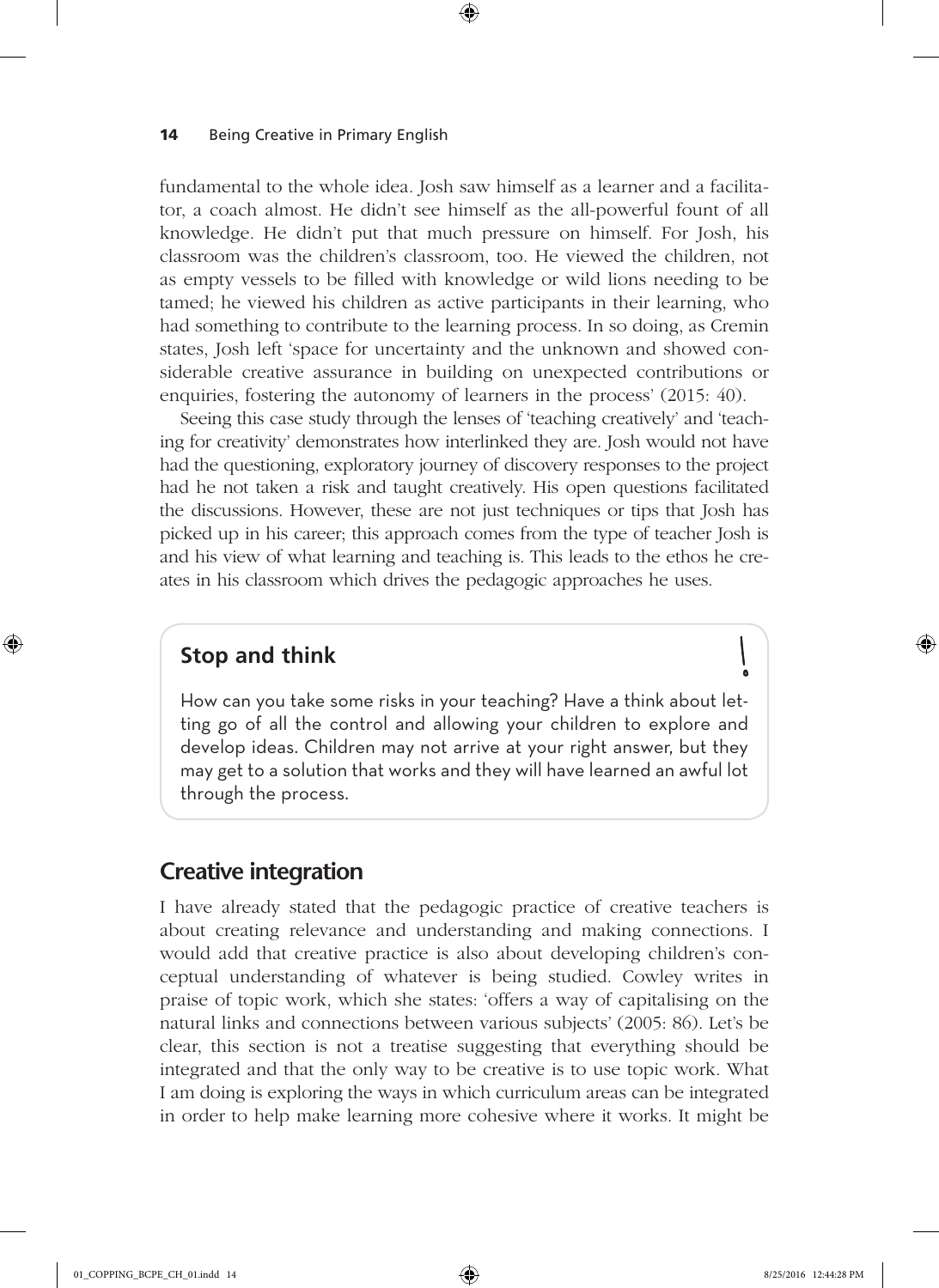interesting to encourage children to consider learning from one subject area, let's say English and non-fiction, and apply it to another (see Figure 1.1). All statements in Figure 1.1 are taken from National Curriculum 2014 Key Stages 1 and 2. This figure illustrates that many non-fiction skills demanded by the National Curriculum are essential to developing learning in history. There is scope for these connections to be made and then taught together as it will make a much more cohesive and purposeful learning experience for the children. It makes much more sense to combine English and history in this context to investigate some sources or interpretations of Queen Elizabeth I, rather than doing an hour of non-fiction English work on, for example, non-chronological reports about tractors in the morning then for history in the afternoon, exploring sources about Elizabeth I. Whilst I agree that there could be a case of teach, practice in English and then apply in history, that does indicate some joined-up thinking. However, where concepts and skills can be aligned, then let's do it because it will make learning more cohesive for the children and they will get a greater sense of understanding and purpose to what they are doing.

 $\bigoplus$ 

In 'Curriculum Approaches' (Copping, 2012), I give some examples, drawing on the work of Fogarty of models of curriculum integration, and Figure 1.1 is a further example of her 'Shared' model. Fogarty and Pete (2009) state that: 'by coupling similar disciplines, the overlap facilitates deep learning of concepts



**Figure 1.1** Skills distinct between and common to both subjects of English (non-fiction) and History

⊕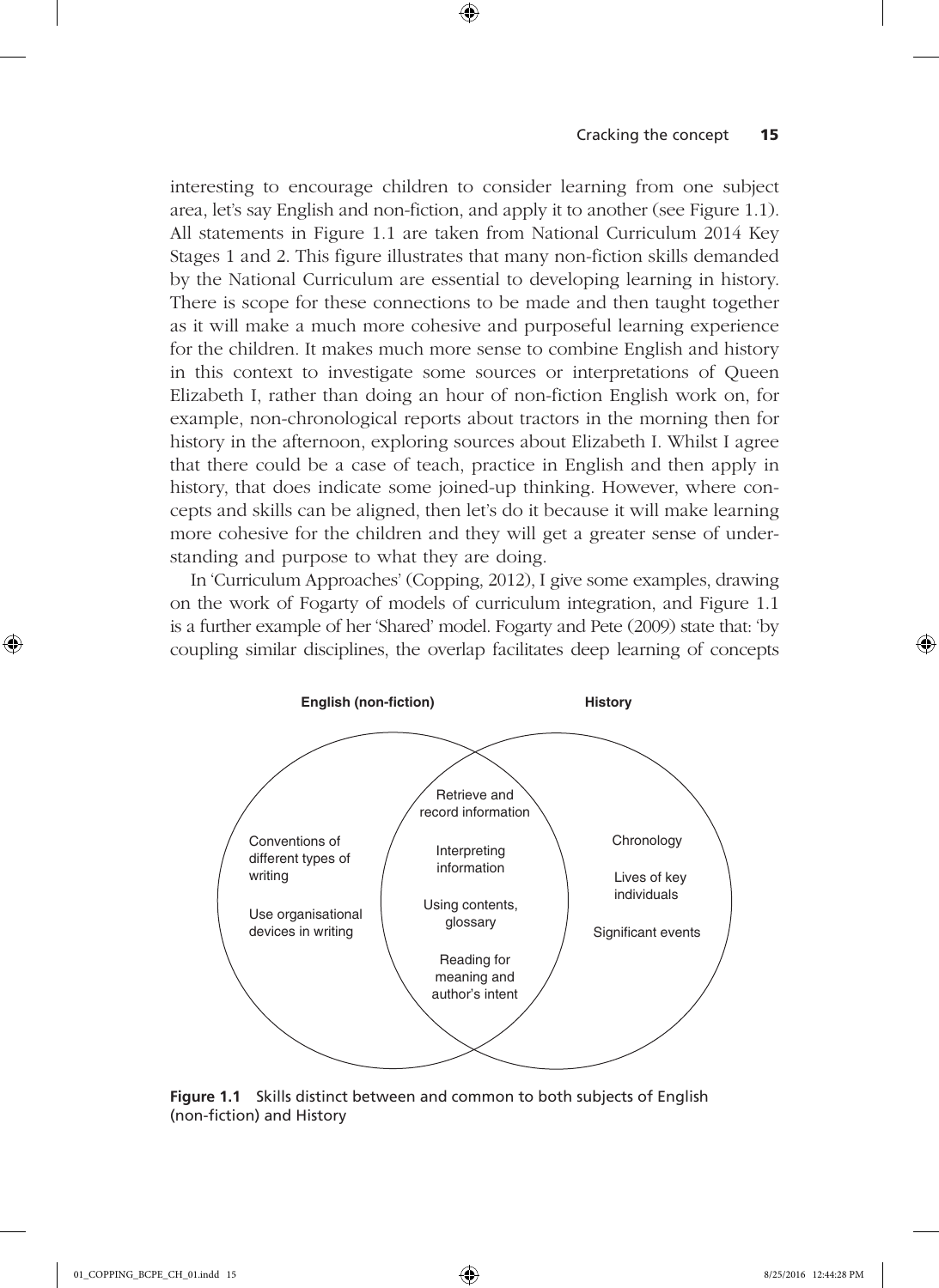for transfer' (2009: 58). In other words, making connections between skills within two subject disciplines facilitates deep learning.

⊕

# **Why is integrating curriculum areas an integral part of creativity?**

The main reason is one I have mentioned before but I do want to unpack it further, and that is making connections. Fogarty says that: 'the brain is a patternseeking mechanism and is constantly and continually searching for connections that make sense' (2002: 160). In order to facilitate this, children need to be active in their own learning and they are more likely to be active if they can see a purpose to it and are engaged in it. One way to do this is by giving the learning a context, and a meaningful cross-curricular approach can do that.

This is all about relationships. In the above example, I explored the relationship between elements of two subject disciplines and the notion of relationship is important. Craft (2000) describes a teacher being in a relationship with the subject they are teaching and that creativity is about the dynamic interaction between the teacher, their subject and the values they hold.

In the following case study, this relationship between teachers, curriculum and values for the purpose of context-embedded learning is explored.

# **Case study**

♠

As part of one of their Masters-level modules, PGCE primary student teachers at the University of Cumbria devise, plan and facilitate a creativity week. Throughout this week, student teachers work in teams in primary classes and their task is to run a theme week. As part of that week, students have to teach children to think creatively and to teach creatively themselves as well as teach for creativity and also integrate subject areas creatively. As Elton-Chalcraft and Mills state: 'Children are given opportunities to take more ownership of the learning outcomes through carefully constructed approaches developing their creative thinking (Heilman, 2005). Students are offered a "safe" environment to "take risks" with their teaching and the children's learning' (2013: 2). This case study focuses on a group of student teachers who were facilitating a science week. Each year group team had taken an area of science in which they had experience and planned accordingly. One year group had taken the theme of chemical reactions and had set up a simulation around J.K. Rowling's creation of Hogwarts.

01\_COPPING\_BCPE\_CH\_01.indd 16 8/25/2016 12:44:28 PM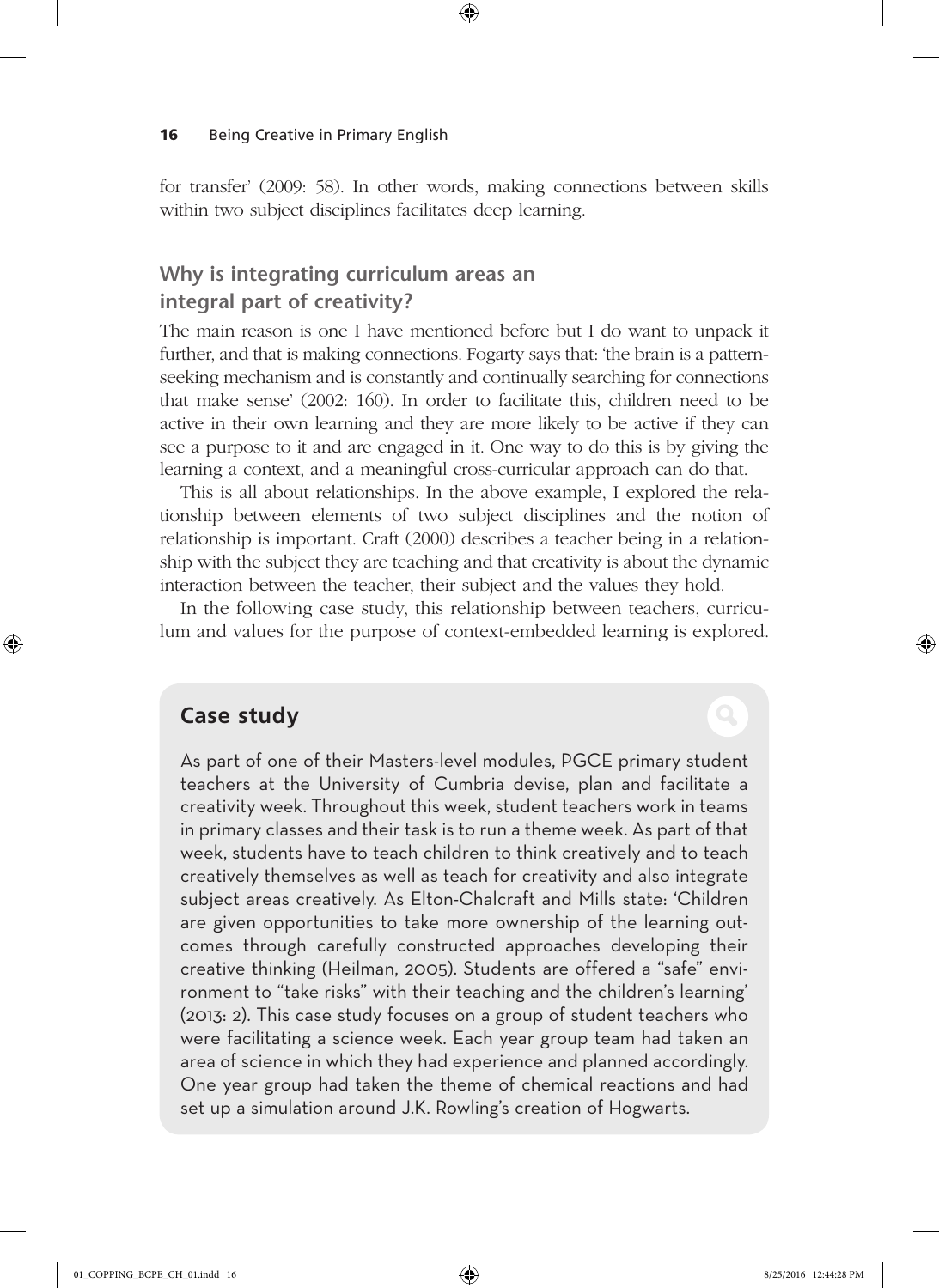The children had been sorted into groups using a 'sorting hat' and were then ready for a programme of learning that incorporated a lot of high-level science, English and design technology. The classroom had been transformed to look like one from Hogwarts, with cobwebs and 'traditional desks' and one student teacher was performing the role of a 'Rowlingesque' potions teacher quite beautifully. The students had woven the skills from all three disciplines together to create a cohesive and enjoyable collaborative learning experience for the children. Children were experimenting with different powders and chemicals (full health and safety check completed) to discover the effects of mixing certain substances. They were also making an explosion-proof container with which to carry the potions across the playground and then devising a purpose for the potion as part of a task for the 'Hogwarts Apprentice'.

 $\textcircled{\scriptsize{*}}$ 

The children were developing skills of negotiation, collaboration and discussion, and also a lot of possibility thinking through 'what would happen if …' questions, whilst engaging in some high-level science and some resistant materials work in design technology: manipulating materials, understanding properties of materials and using knowledge and understanding to combine various materials together. The skills of marketing their product through persuasive language and market research were developed. The key to its success was that the student teachers had thought very carefully about blending the skills from each subject discipline and which concepts would work effectively with each other. There was nothing random or lucky about how it worked. The connections made and the relationships between all areas made for success.

#### **Reflecting on the case study**

- How have you integrated subjects and work in a cross-curricular way? What were the effects?
- What makes for effective curriculum integration?
- What did you notice about how creative thinking, teaching and integration work together?
- What will you take away from this case study?

Elton-Chalcraft and Mills, along with myself and other colleagues from the University of Cumbria, have more recently been engaged in research looking at the impact of creative approaches on children's learning in similar

01\_COPPING\_BCPE\_CH\_01.indd 17 8/25/2016 12:44:28 PM

⊕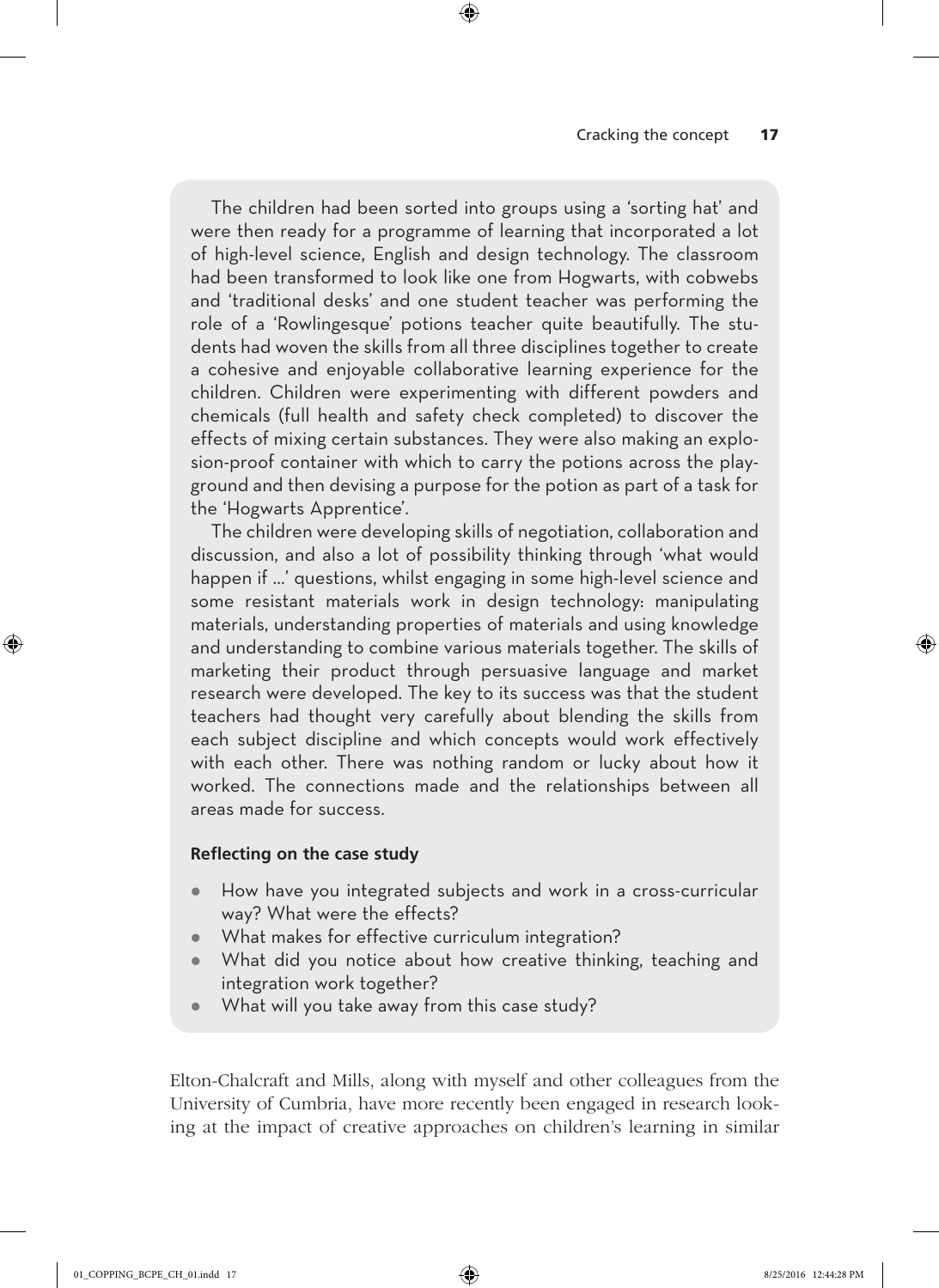creative themed weeks. The findings of this iteration of the research support the former. The student's approach of exploration, possibility thinking and finding creative connections between subjects facilitated the children to enjoy learning and also have some ownership as they could make decisions around what they did, leading to their delight in exploration and a desire to persevere. Creativity can also facilitate learning resilience. Elton-Chalcraft and Mills state in their findings that:

 $\textcircled{\scriptsize{*}}$ 

teachers, student teachers and children … mentioned the concept of fun or enjoyment and linked this with liberation and time/space to discover. One child said: 'I felt free every day.' This was mentioned in some form or another by several children. (2013: 8)

# **Try this**

♠

#### **Activity 1: Possibility thinking**

When you are planning your next piece of teaching, try taking a risk. Ask some open questions that allow for a variety of responses, there may not even be a right answer. If you are not sure, why not ask the children something like: 'What would happen if the sea had no waves?' 'What would it be like if there was no such thing as concrete?' 'Would we still need aeroplanes if we could fly ourselves?' See what responses you get.

#### **Activity 2: Simulation**

When you are next planning a unit of work, see if there is a real-life context that you can create in order to engage the children in their learning. For example, if you are studying the Vikings, why not come dressed as one, set up the classroom like a Viking longship or even create what looks like the remains of a fire in the centre of the classroom like a Viking longhouse. It will be fun and engaging and you will enjoy it as much as the children.

#### **Activity 3: Shared integration**

When planning, use my example in Figure 1.1 in this chapter. Take two subject areas that you are teaching and do a Venn diagram of some of the skills, knowledge and understanding that are separate from each other and then common to both. Think through how you can teach the common skills, knowledge and understanding together. Try it and evaluate the children's learning as a result.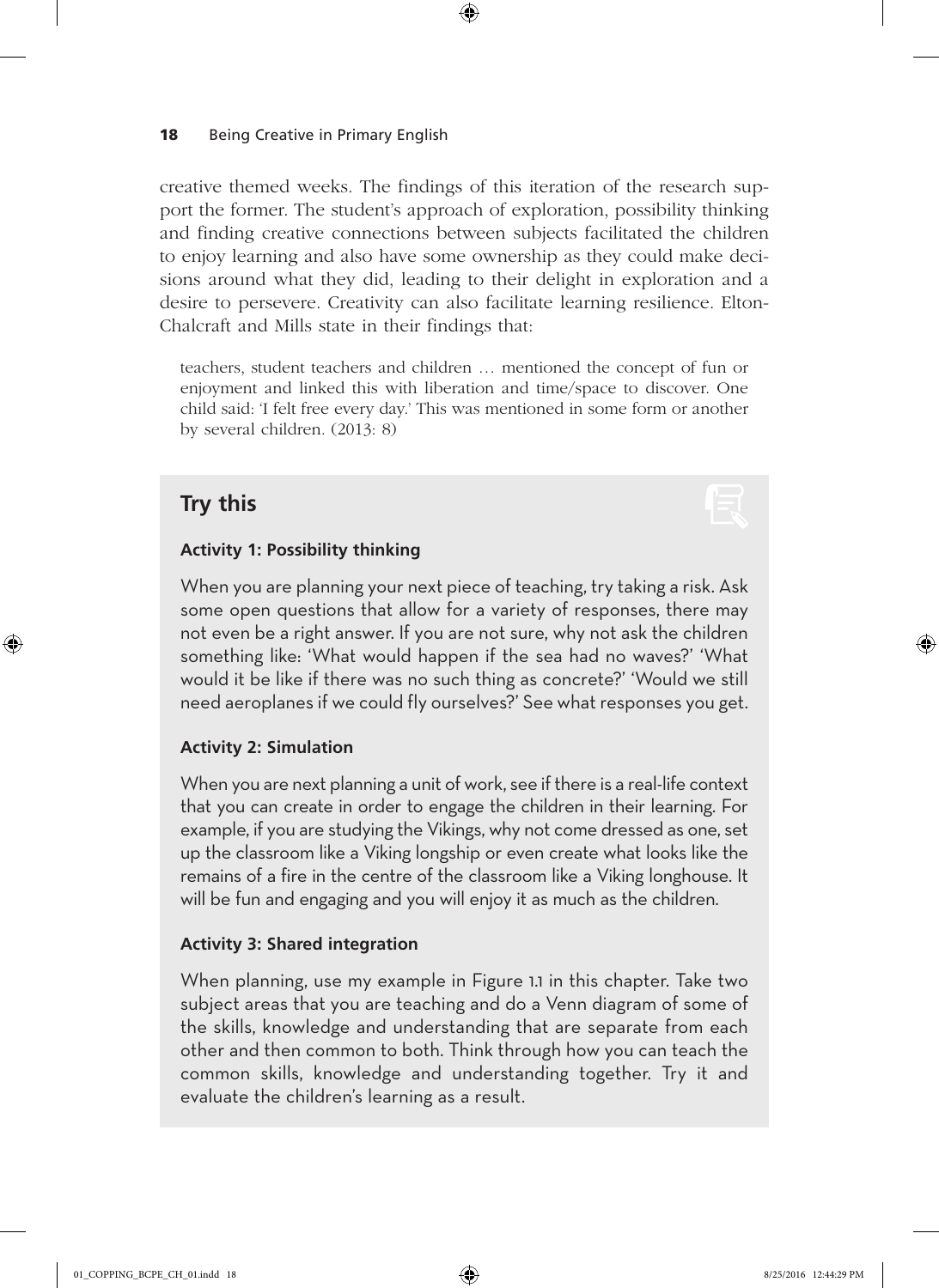# **Summary**

Creative thinking is at the heart of creativity. The concept is not really to do with any subject discipline or any particular type of person, creativity is to do with how we think. Pedagogically, it is to do with how we facilitate thought and elicit information. Do we ask children to guess what is inside our head, or do we ask them open questions that could have a myriad of possible responses because we want them to think, to have a go and to develop their understanding of the world? This in turn arises out of who we are as teachers and the ethos we create in our classrooms. It all stems from the crucial question: 'What kind of a teacher do you want to be?' or 'What kind of teacher are you?' Responses to this question drive our teaching approaches. Will we teach creatively by taking some risks and handing over control to our learners? Will we look for imaginative and innovative ways to engage our learners so as to create that joy in learning not just for them but also for us? Out of that desire to give up control and the desire to engage learners comes the desire to foster creativity. Will we be teachers who empower, encourage and develop our children to take more ownership of their learning, to be actively involved, be participants rather than spectators? Finally, as we look to embrace our relationship with the curriculum, how will we respond? We need to be looking for opportunities to make connections between subjects, to encourage children to see how some skills, concepts and understanding can transcend those subject borders whilst others stay firmly rooted within. How will we go about helping our children make learning more real, relevant and contextual?

 $\textcircled{\scriptsize{*}}$ 

In the context of the subject of English, my aim for the rest of this book is to do just that. The chapters that follow will explore these creative concepts in the context of English and look at making learning in primary English meaningful, fun, enjoyable and creative.

# **Further reading**

Craft, A., Jeffrey, B. and Liebling, M. (eds) (2001) *Creativity in Education*. London: Continuum.

This text provides a great overview of the concepts explored in Chapter 1. Joubert's chapter on 'The Art of Creative Teaching', is one I have used a lot in this chapter, and all of it is very well written.

Fogarty, R.J. and Pete, B. (2009) *How to Integrate the Curricula*, 3rd edn. Thousand Oaks, CA: Corwin.

This great text explores 10 different ways of integrating the curricula and of exploring advantages and disadvantages of each and gives practical examples of how to use each model and when.

♠